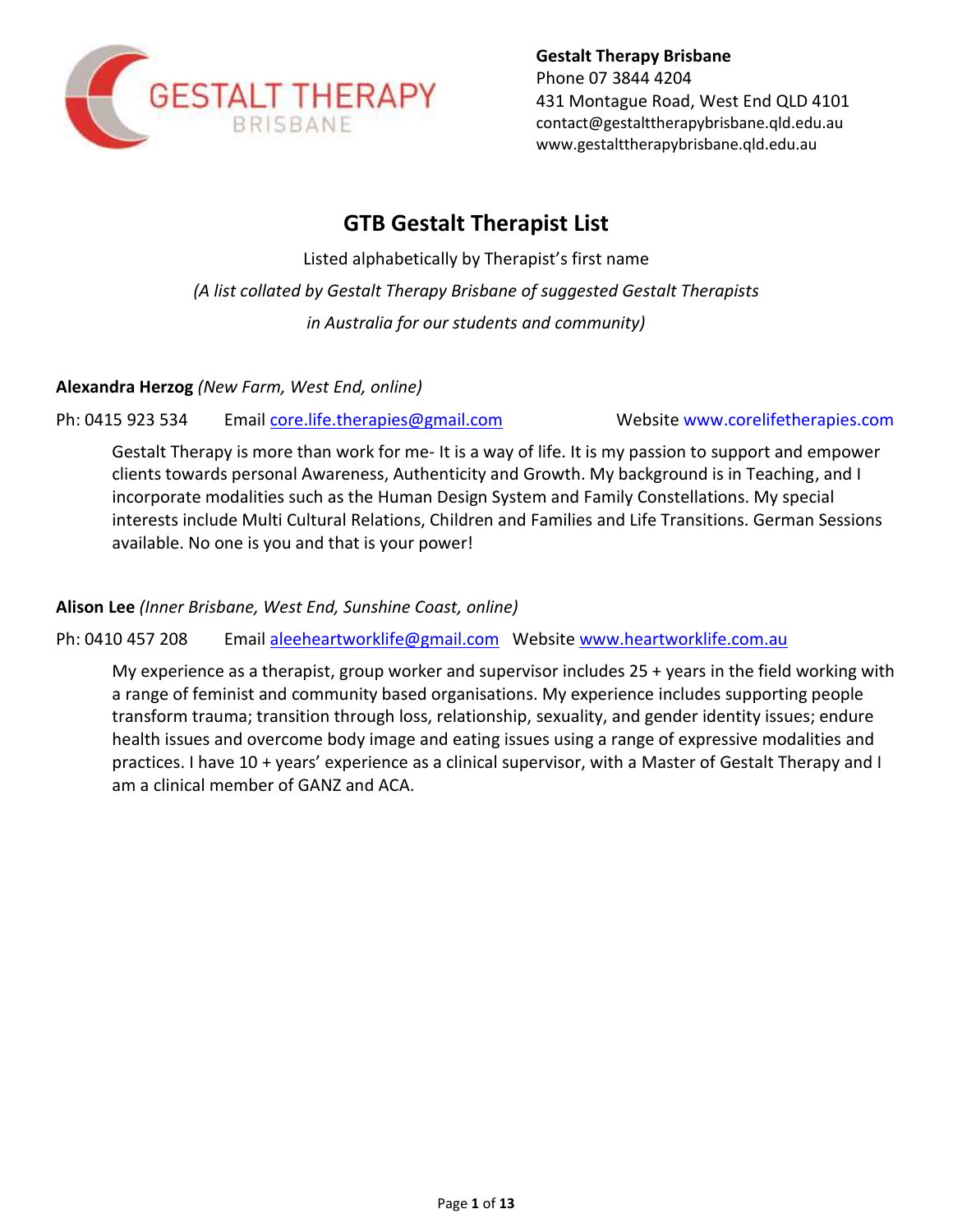

**Annie Garrety** (Forest Glen and Mapleton) Ph: [0404521248](tel:0404521248) Email: [garretya@gmail.com](mailto:garretya@gmail.com) Website: [anniegarretycounselling.net](http://anniegarretycounselling.net/)

I Love to work creatively with individuals, couples, and children and to facilitate peer groups. I am passionate about the value of Gestalt principles, practice and philosophy and serve the GANZ Council, as President and Co-Chair for research, to contribute to the vitality, integrity, and visibility of Gestalt in Australia and globally.

I have a Masters in Gestalt, PACFA registration and decades of experience working in education, children, and music. In recent years I have completed international trainings in clinical issues and contemporary Gestalt Therapy with Spagnuolo Lobb, Robine, Francesetti and Vazquez Bandin in Milan, Rome, and Syracuse. My special interest is in improvisation in the field as a model of health.

**Barry Laing** (*Ocean Shores, NSW)*

# Ph: 0422 922 485 Email [barrylaing@outlook.com.au](mailto:barrylaing@outlook.com.au) Website [www.barrylaing.com.au](http://www.barrylaing.com.au/)

I am passionate about developing dialogue with and support for people that affirms them in their experience, grows awareness, and fosters agency and change. I also currently work as an educator and Learning Coach at Southern Cross University. Previously, I worked as a performance maker and educator in Australia, the United Kingdom and Europe over many years. I bring this broad experience and a caring, creative approach to my work as a counsellor and psychotherapist with individuals and couples.

Telehealth sessions online are available from anywhere in Australia.

# **Barb Gonda** *(Bardon, other Brisbane, and Ipswich locations negotiable)*

# **Ph**: 0417 002 071 Email [barbarago@bigpond.com](mailto:barbarago@bigpond.com)

I have worked for many years as a student of life in a process of understanding myself and the world around me. I am a registered counselling psychologist with 2 Master level qualifications in counselling and Gestalt therapy as well as other post graduate qualifications. I value being authentic, aware and down to earth and hope that this in turn contributes to the connection and trust to underlie my work and contribute to bringing to light that which is real and true and meaningful to each individual. I have a strong artistic side with a professional distant background in nursing and the military. While a generalist therapist, I specialize in trauma, depression and grief and loss. I am available to discuss aspects about sessions and answer any questions prior to starting our work together.

**Cathy Clancy** *(West End on Tuesdays)*

Ph: 0409 637 833 Email [clancy.therapy@gmail.com](mailto:clancy.therapy@gmail.com)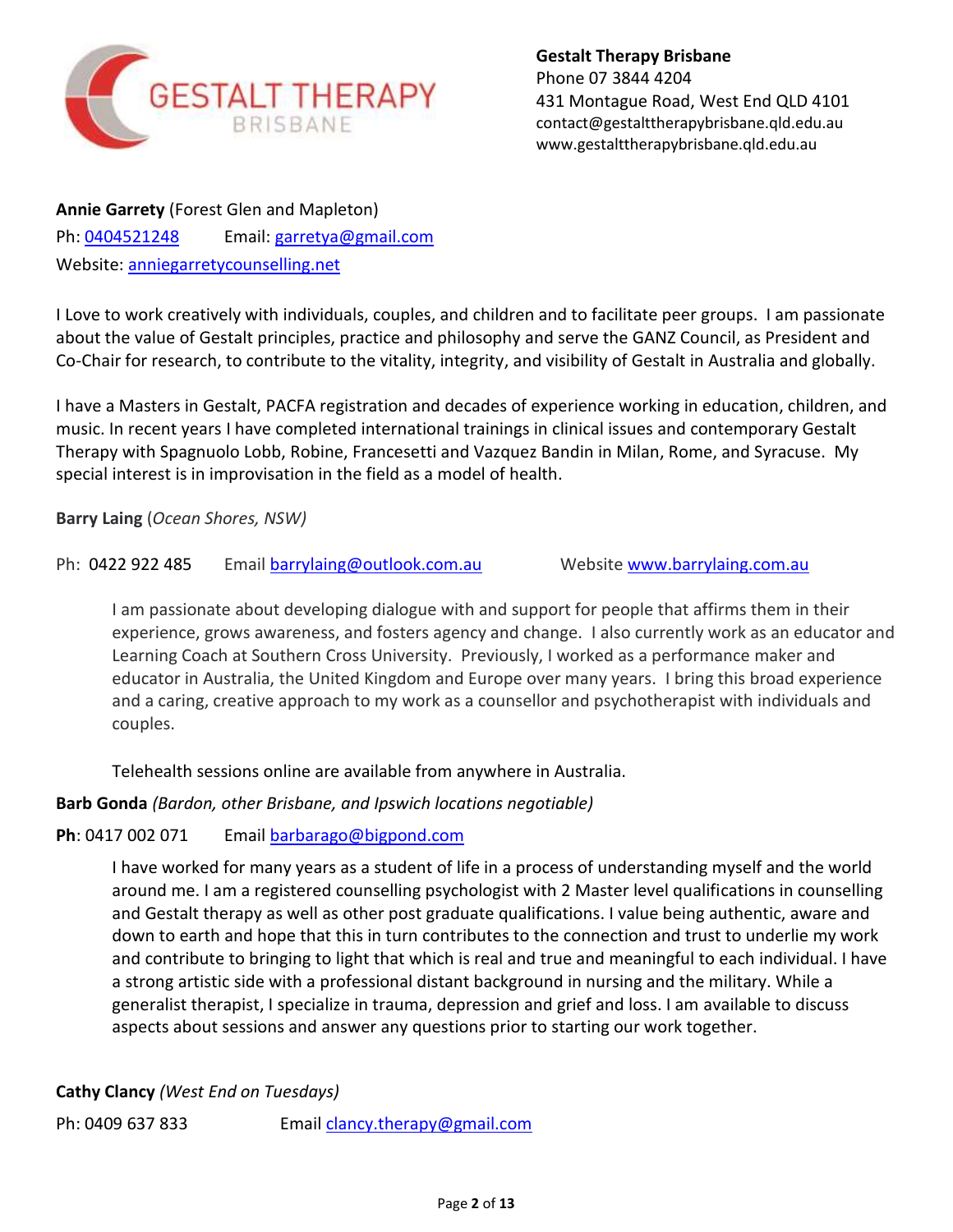

I have been working as a counsellor, group facilitator and now since obtaining my Master of Gestalt Therapy, a Gestalt Therapist. I have a deep commitment to the therapeutic relationship in my work. I am interested in attachment theory, neuro-psychotherapy and trauma and the Gestalt application of these theories. I am a member of GANZ and PACFA Registration No. 24547.

## **Deborah Bullen** *(West End & Sunnybank Hills)*

#### Ph: 0431685999 Email [deborahfay16@hotmail.com](mailto:deborahfay16@hotmail.com)

I am a Gestalt therapist and through my 24 years of experience in supporting people I have found that it is building a relationship based on mutual trust and safety that allows the holistic healing of mind, body and spirit to unfold - and this is the therapeutic space I create for our work together. I have particular interest in supporting adults who have suffered through addiction's presence in their childhood or current environment. I am flexible in my times, being available most days.

#### **Glenys Anderson** *(Daisy Hills)*

#### Ph: 3299 2643 or 0428 329 926 Email [glenys@counsellor.com](mailto:glenys@counsellor.com)

I am a Gestalt Therapist and clinical member of GANZ, PACFA, and AIRTA. I have been in private practice as a Gestalt Therapist for over 25 years and I am passionate about empowering clients to grow and heal. As well as Gestalt, I also bring many other trainings and interests to my work. Some of these include inner child work, working with grief, and with sexual abuse. I understand the importance of creating a safe, warm, and caring environment for all my clients.

#### **Gregory Poll** *(Sydney, NSW)*

Ph: 0459 99 70 99 Email [gregory@growingheart.com.au](mailto:gregory@growingheart.com.au)

#### Website: [www.growingheart.com.au](http://www.growingheart.com.au/)

I hold a Master of Gestalt Psychotherapy, and am a qualified psychotherapist, group facilitator, educator in TRIA and accredited supervisor in PACFA. I run a private practice at Kings Cross, Sydney, and work in a private mental hospital at Curl Curl.

I provide support for individuals going through times of personal difficulty and experience different trauma-related symptoms like anxiety and depression, additions, or relationship problems. With a holistic approach, using a blend of modalities I tap into personal awareness, freedom, and selfdirection. I am passionate about motivating and helping others in finding their own inner resources for building their strength, worthiness, self-confidence, and freedom in their lives.

My emphasis is on creating a safe and trusting environment that helps people to identify and understand their individual needs, name, and shift their general blocks and experience positive changes.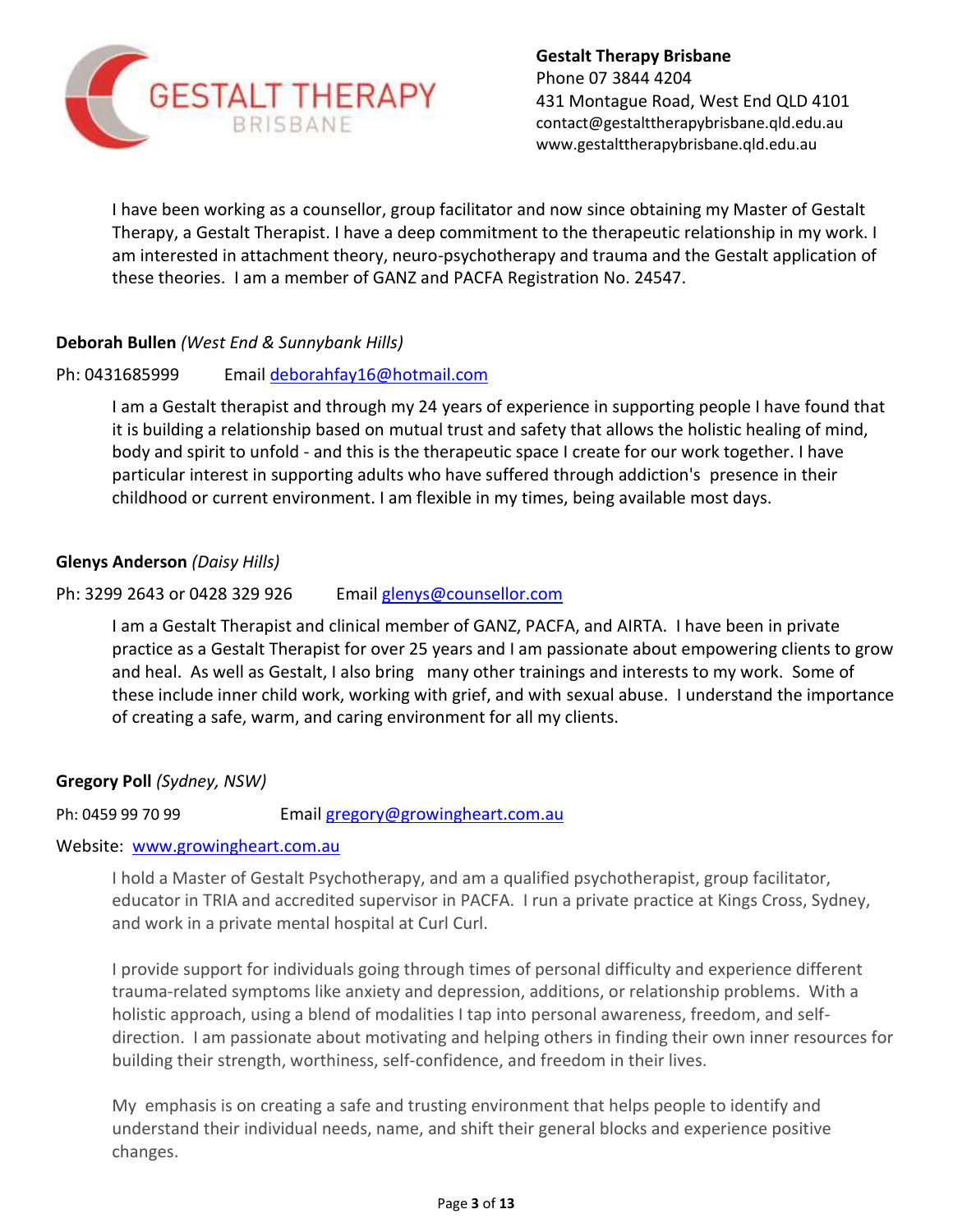

### **Helen McWilliam** *(West End, online)*

Ph: 0428 876 791 Email [hmcwilliam@gmail.com](mailto:hmcwilliam@gmail.com) Website: [www.helenmcwilliam.com](http://www.helenmcwilliam.com/)

I am a Gestalt therapist and member of GANZ and PACFA. After working as an artist, teacher and as a family support worker, I felt like I had come home when I studied Gestalt. I have been in private practice since completing my Master of Gestalt Therapy in 2015. My work as a Gestalt therapist and supervisor is influenced by my strong interest in creativity, art, and yoga. After 20 years living on a community in northern NSW, I now live in Brisbane and delighting in living with my family. We are experimenting with three generations living together. I am deeply committed to the Gestalt approach in my work, honouring the wisdom of the heart, mind, and body in each of my clients.

#### **Isa Pfluger** *(Mullumbimby)*

Ph: 0419 981 360 Email [isa@bodywisetherapies.com.au](mailto:isa@bodywisetherapies.com.au) Website [www.bodywisetherapies.com.au](http://www.bodywisetherapies.com.au/)

I enjoy working with a diverse range of people and presenting issues, working across the continuum of personal growth to more long-term therapeutic work for complex mental health concerns. I have extensive experience as a counsellor and group therapist both in agency settings and private practice. I am a member of GANZ and clinical member of PACFA.

#### **Jane Campbell-Kaye** *(Peregian Beach, online)*

Ph: 0412 728 239 Email [janec@kayemob.com](mailto:janec@kayemob.com) Website [www.janecampbellkaye.com.au](http://www.janecampbellkaye.com.au/)

I am a Gestalt Therapist with 15 years in private practice. I am a Clinical member of GANZ and PACFA and a PACFA accredited Clinical Supervisor. I hold qualifications in Family Constellation work and working with adolescents, I was a Lifeline Crisis telephone counsellor for 5 years.

My previous careers were in the performing arts, yoga teaching and 30 years of working as an Active Birth teacher. I bring skills in body and breath work and creative experiments to my practice. My personal interest is in times of transition. In addition to individual and couples work, I have extensive experience of working with groups. I really enjoy working with GTB students.

#### **Jane Faulkner** *(Tallebudgera Valley)*

Ph: 0404 787 162 **Email janefaulkner@y7mail.com** Website [www.jane-faulkner.com.au](http://www.jane-faulkner.com.au/)

My private practice rooms are in the Tallebudgera Valley, I have been walking closely with people for the past 20 years, starting my career as a Nurse and then moving into Therapy. I am passionate about Gestalt Therapy and the freedom and skills it has brought to my life. My own journey through life, motherhood, marriage, and a spiritual practice supports my work. I am also an Initiatic Art Therapy practitioner, an Equine Assisted Therapist, and an Iyengar Yoga Teacher.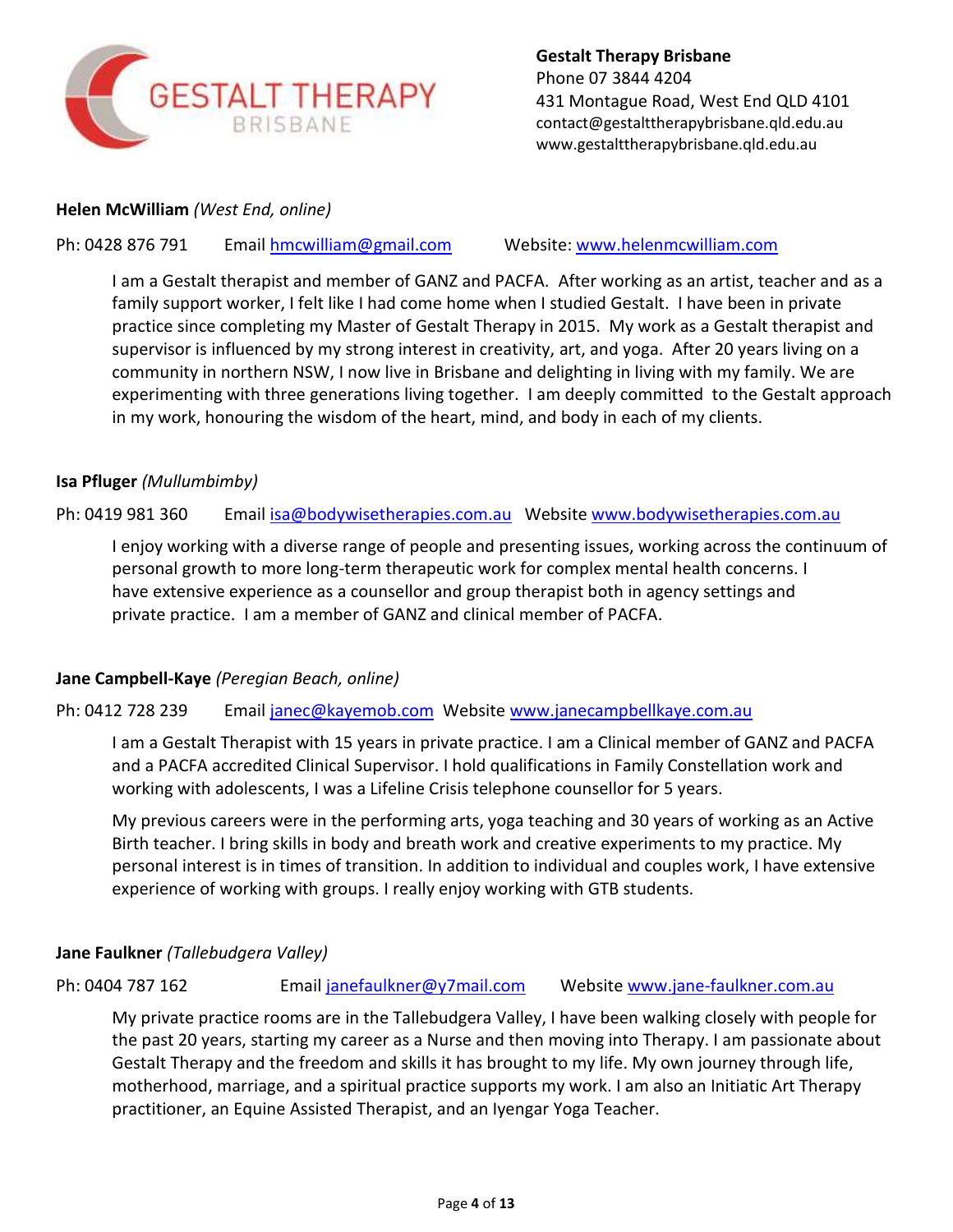

#### **Jen Allen** *(Melbourne CBD Area)*

## Ph: Email [jenallen@jaccbiz.com](mailto:jenallen@jaccbiz.com)

I have been practicing for over 16 years as a Gestalt Therapist. I have worked in the role of supervisor in crisis lines. I have a current private practice supporting professionals in their reflective practice. My current practice sees me working with individuals and couples seeking to work with relationship issues, drug and alcohol and family of origin wounding. I have a particular interest in working with people who are seeking to recover from traumatic experiences. My Gestalt Psychotherapy informs my way of being in my private life and in my counselling practice. I have a love of working with the emerging therapist.

#### **Johanna Treweeke** *(Coffs Harbor)*

#### Ph: 0432 068 881 Email [jtreweeke@optusnet.com.au](mailto:jtreweeke@optusnet.com.au) Website [http://johannatreweeke.net](http://johannatreweeke.net/)

Johanna works privately as a psychotherapist and has been counselling individuals, couples, families and groups for 15 years. She trains and mentors in Gestalt Therapy, has a background in social and environmental practice, and is pursuing a Master of Social Work at Monash University. Johanna is a clinical member of GANZ & ACWA.

#### **Lars Andersson** (*Sherwood)*

Ph: 0431 690 914 Email [awarenet@intawa.com.au](mailto:awarenet@intawa.com.au) Website [www.intawa.com.au](http://www.intawa.com.au/)

I have been in full-time private practice as a psychotherapist, counsellor, and life coach in Brisbane for over 25 years - currently in Sherwood (Western suburbs). I see individuals and couples from all walks of life and find a lot of inspiration in assisting people in their quest for living a meaningful life in joy and harmony.

I hold a Master of Gestalt Therapy and a Master degree in Mental Health (Psychotherapy). I am a Clinical Member of GANZ and PACFA, and I am a PACFA accredited Clinical Supervisor. To get a better idea of what I am like as a therapist, you may want to read some of the client testimonials on my website

#### **Leeann Horrill** *(Maleny)*

#### Ph: 0410 280 946 Email [leeannhorrill@hotmail.com](mailto:leeannhorrill@hotmail.com) Website [www.leeannhorrill.com](http://www.leeannhorrill.com/)

I hold a Master of Gestalt Therapy and am a member of PACFA and GANZ. I have a private practice based in Maleny on the Sunshine Coast. My approach is humanistic, person-centred, and experiential. I aim to provide a safe, supportive relationship where people can feel deeply listened to, understood, and accepted, and I use gentle experiments and creative processes to explore current life issues. I have a particular interest in supporting parents, children and families and I have been teaching parenting courses and workshops for the last 7 years. I also have a background in Body Therapies and teaching Yoga.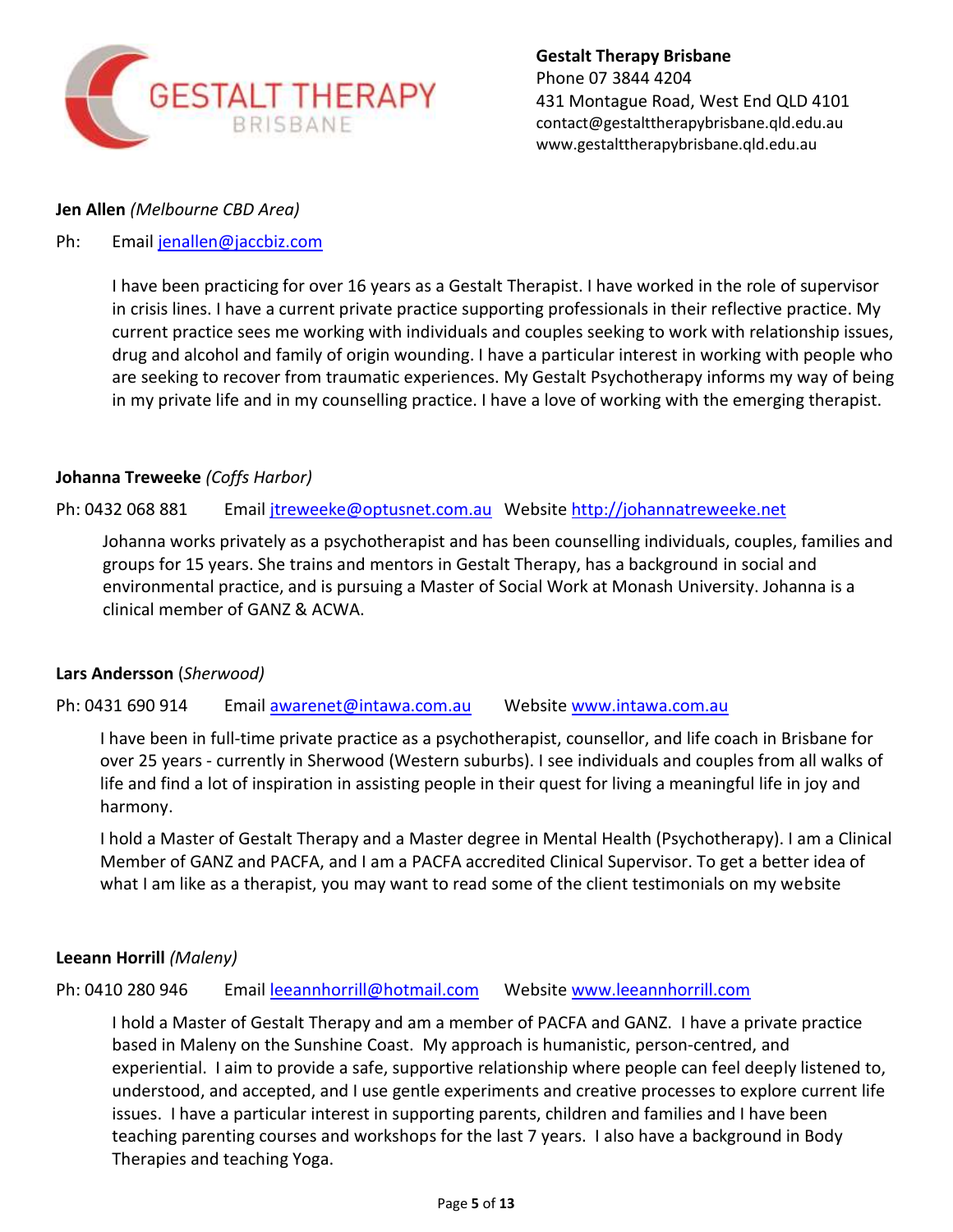

**Gestalt Therapy Brisbane** Phone 07 3844 4204 431 Montague Road, West End QLD 4101 [contact@gestalttherapybrisbane.qld.edu.au](mailto:contact@gestalttherapybrisbane.qld.edu.au) [www.gestalttherapybrisbane.qld.edu.au](http://www.gestalttherapybrisbane.qld.edu.au/)

## **Leila Davis** *(Toowong)*

Ph: 0424 775 564 Email [contact@leiladavis.com.au](mailto:contact@leiladavis.com.au) Website [http://leiladavis.com.au](http://leiladavis.com.au/)

MBBS, FRANCGP - Midway through life and a career in general practice I started my gestalt journey, looking for a more heartfelt connection with myself and my patients. I am delighted to now offer my clients what gestalt therapy offered me, life, lived more fully, vibrantly and richly through healing and personal growth. The creativity of gestalt combined with the many avenues of my own seeking for peace manifest in my work. I practice as a GP with mental health specialty in the Brisbane CBD, and as a Psychotherapist in Toowong.

#### **Linda Sawrey** (Canungra)

#### Ph: 0400 739 330 Email Sawrey@harboursat.com.au

I hold a Masters in Gestalt Therapy and am a member of PACFA. I support clients to truly learn, grow and thrive through life's challenges. I believe that transforming our core wounds and wisdom learnt from them into our greatest gifts allows us to unshackle the darkness of our past and re-ignite our passion for life. My main focus is supporting client's to discover their true self by exploring within a safe and nurturing environment. My practice is based in the Gold Coast Hinterland and includes a unique experience of Equine Assisted Psychotherapy. I cover all aspects of Psychotherapy with a particular interest in trauma, eating disorders, domestic violence, working with families, anxiety, depression, grief and loss.

#### **Lisa Toman** *(Byron Shire)*

#### Ph: 0403 192 060 Email [lhrycuik@yahoo.com](mailto:lhrycuik@yahoo.com)

Lisa holds a Master of Gestalt Therapy and a Certificate in Initiatic Art therapy. She is also one of few qualified advanced Equine Assisted Psychotherapists in the area. Lisa feels particular passion about this therapy as she has witnessed the profound impact it can have on clients. Lisa's approach to Gestalt Therapy incorporates the therapeutic benefits of creative expressions, being in nature and being with animals. She aims to facilitate the development of embodied awareness through relational experiences.

#### **Maria Dolenc** (*Sydney, NSW*)

Ph: 0425 277 279 Email [maria@mariadolenc.com.au](mailto:maria@mariadolenc.com.au)

## Website: [https://www.mariadolenc.com.au](https://www.mariadolenc.com.au/)

Maria is a qualified Gestalt Therapist, Family Constellation Facilitator and Addictions Counsellor working with individuals, couples, families and groups.

Life for her started near Ljubljana, Slovenia. Arriving in Australia with her husband and 2-year old son, intending to stay for two years. That was thirty five years ago. Two years later she had their second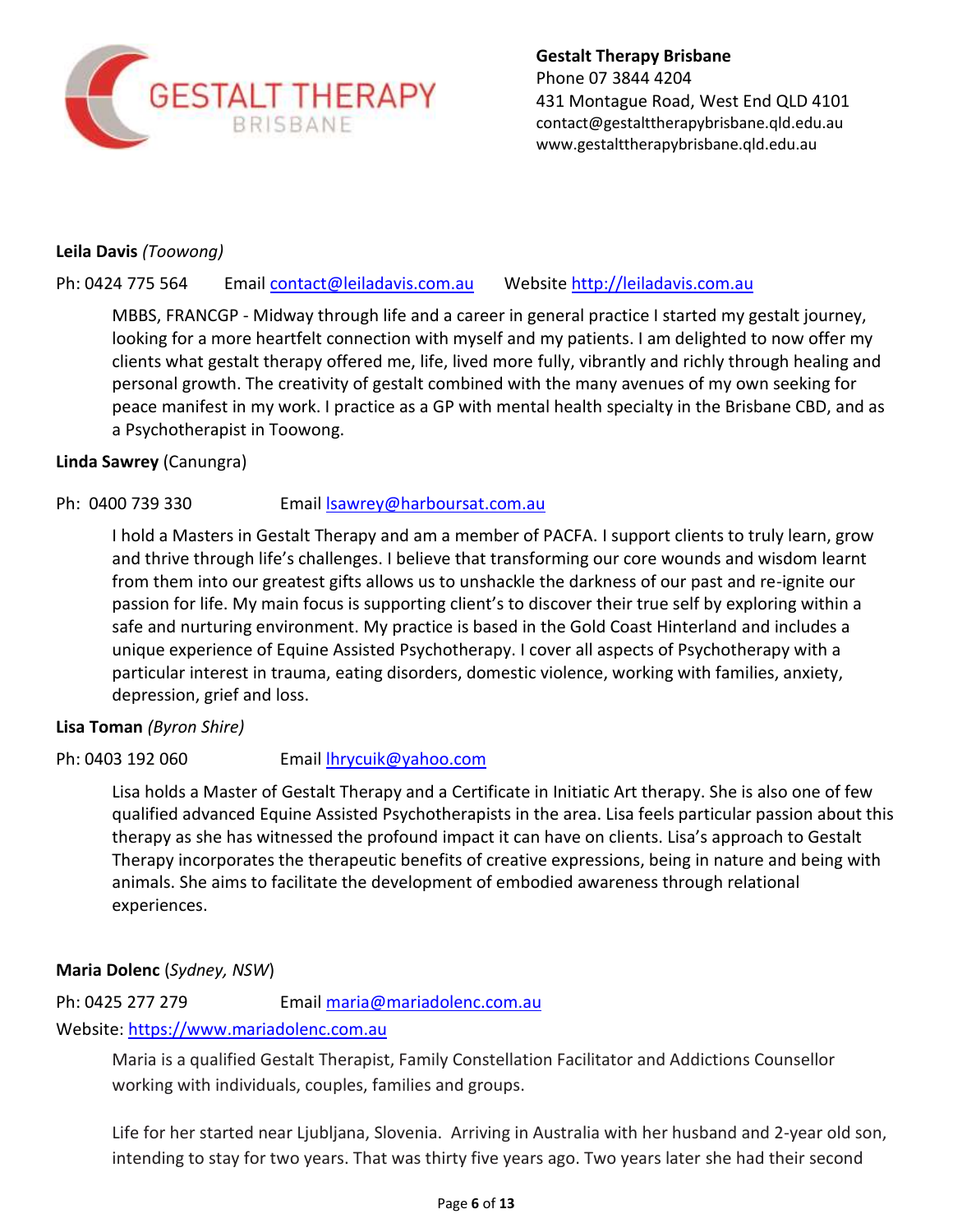

son. Speaking no English, having no family support, and believing there was no way to return home, her life became smaller and darker until it was totally black with what she now understands as being a depression. Then her life took a dramatically different direction. It began with participating in twelve steps groups, then exploration into her family of origin moving to complete formal Gestalt Therapy training.

For the next twenty years she applied her direct experience and training, working initially with youth in refuges and supporting families in crisis as a family support counsellor. Since 1995 her focus has been on workshop facilitation, teaching and training along with providing supervision for other therapists and students.

Maria is a clinical member of GANZ, PACFA, ISCA as well as an accredited PACFA Supervisor.

# **Mairéad Cleary** (Byron Shire)

Ph: 0450 458 169 Email [mairead@maireadcleary.com](mailto:mairead@maireadcleary.com) Website: [maireadcleary.com](http://maireadcleary.com/)

> Mairéad is a Gestalt psychotherapist and personal coach based in the Byron Bay area. Her focus of learning and experience over many years has been in facilitating human wholeness. She is a Path Retreats facilitator, a long-distance hiker, a writer, and a lover of the natural world.

> Mairéad moved her life from Ireland to Australia and made the dramatic career change from engineering to psychotherapy, so navigating change is familiar to her. Mairéad has worked with people from all walks of life and has come to see that kindness, acceptance, care, and support will always carry people through.

#### **Natajsa Wagner** *(Ashgrove & Brisbane North)*

Ph: 0403 471 609 Email [hello@natajsawagner.com](mailto:hello@natajsawagner.com) Website [www.natajsawagner.com](http://www.natajsawagner.com/)

I am a Gestalt Psychotherapist in full time private practice based in Ashgrove, Brisbane. I work with individuals, couples and groups blending relational gestalt methods, neuroscience, and modern psychotherapy practices. I provide a supportive space for people to share their stories, debrief and gain clarity. My approach is collaborative, trauma informed, experiential and focused on relationship. I am passionate advocate for authentic human conversations and connection that create more belonging, intimacy and aliveness.

I have been featured as an expert both locally and internationally and contributed to a number of media outlets including: Women's Health and Fitness Magazine, Cosmopolitan Magazine & ABC Online. I am a provider for Medibank private.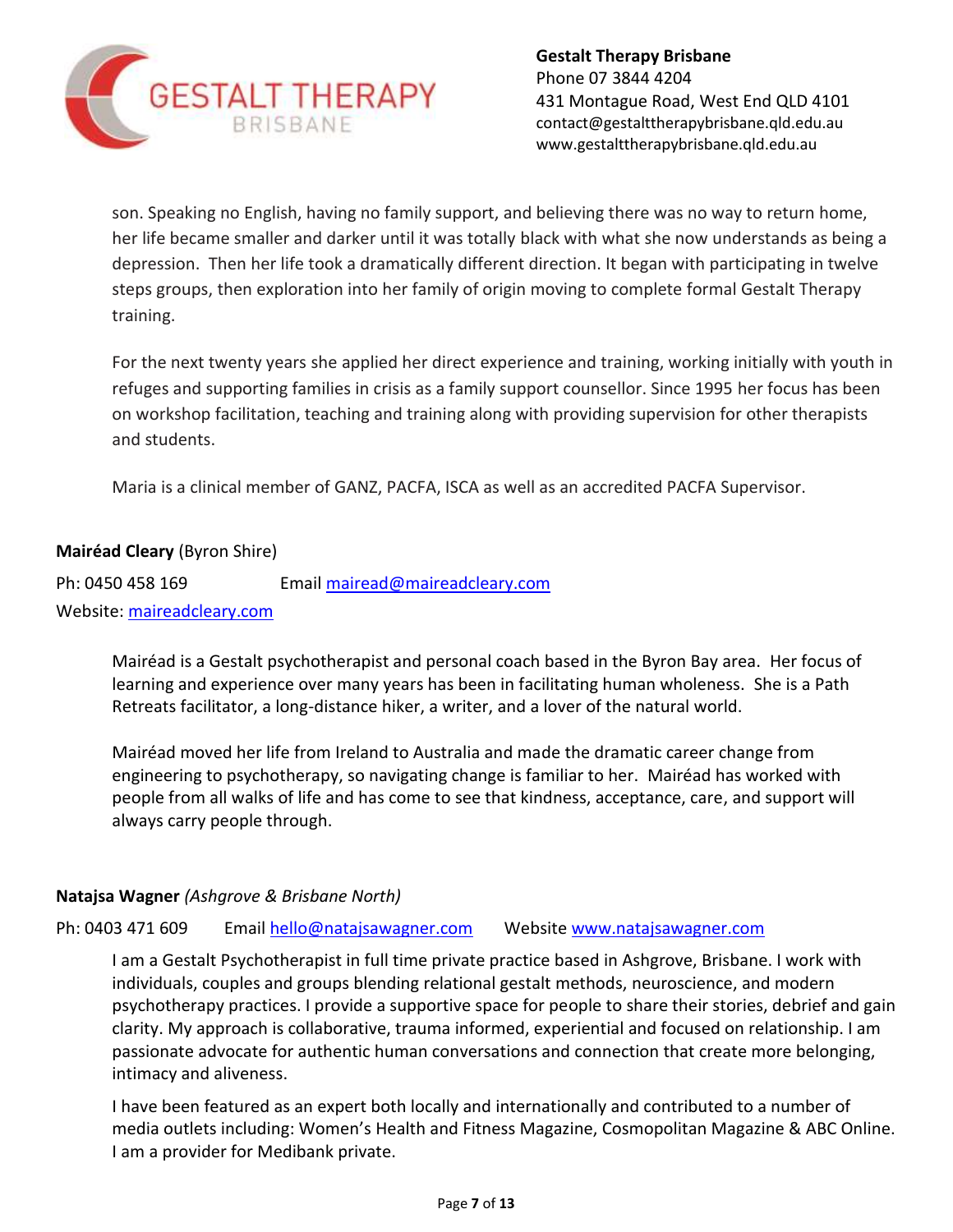

**Nicola Turschwell** *(Nambour & Sunshine Coast)*

Ph: 0439 711933 Email [nicola.turschwell@gmail.com](mailto:nicola.turschwell@gmail.com) Website [www.nicolaturschwell.com.au](http://www.nicolaturschwell.com.au/)

My 20 plus year career as a therapist began with Wilderness Trekking with young people and has come full circle now back to Contemporary Rites of Passage treks with 'at risk' girls. I have a breadth of experience across many sectors:

- I spent 2 years working in the remote Kimberley WA and my "spirit, heart, head and hands" (thanks Tyson Yunkaporta) are committed to following and listening to First Nations wisdom as it guides my work.
- I worked for Uniting Care Community for 9 years as Program Leader for Parenting, Domestic Violence and general counselling programs.
- I now do some group work with Wandi Nerida residential Eating Disorders Clinic on the Sunshine Coast
- I also love providing Supervision both group and individual (in person and on Zoom)

I completed the Advanced Training In Supervision Theory and Practice with GTB in 2020, I am an experienced Sensorimotor Art Therapist and would love to support your awareness and discovery in knowing your centre. My practice is located in Nambour, Sunshine Coast.

#### **Margarete Koenning** *(Maleny)*

Ph: 0408 416 041 Email [mukel@westnet.com.au](mailto:mukel@westnet.com.au) Website [www.margarete-koenning-councelling.com.](http://www.margarete-koenning-councelling.com/)

BA Social Work Germany, Gestalt therapist , family, and systemic constellation Trainer, PACFA accredited Supervisor.

I have been working as a Gestalt Therapist since 1985. I did my training in Germany and worked in the hospital System with addictions and different mental health issues. I had the privilege to provide training for different institutes throughout Australia and Europe for 20 years. My passion is how we can engage with our differences as well our similarities how we can step out of Isolation into connection. If you would like more information please feel welcome to contact me. I have been in private practice in Malany since 1993.

#### **Murray Sutton** *(Ipswich)*

#### Ph: 0417 703 924 Email [msu09280@bigpond.net.au](mailto:msu09280@bigpond.net.au)

My clinical work started in 1995 at Currumbin Clinic and I have significant experience in Drug and Alcohol working as a Group Facilitator, Case Manager, Residential Therapeutic Community Coordinator, and currently the Dual Diagnosis Clinician. I have run a private practice since 1997, including one to one general counselling, one on one supervision, supervision and training groups for professionals and family interventions. I have received an individual industry award for Significant Contribution to the Therapeutic Community in Australia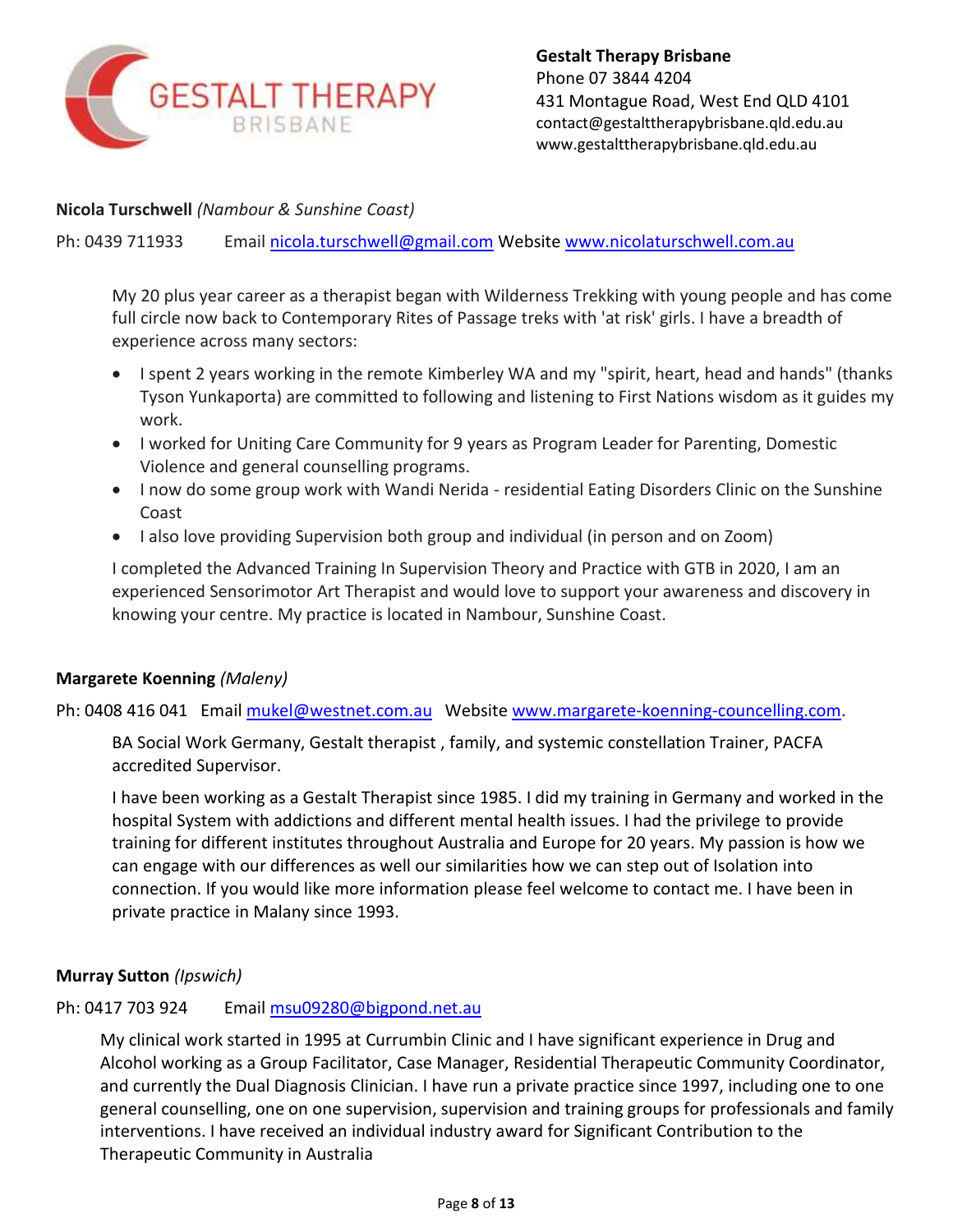

**Gestalt Therapy Brisbane** Phone 07 3844 4204 431 Montague Road, West End QLD 4101 [contact@gestalttherapybrisbane.qld.edu.au](mailto:contact@gestalttherapybrisbane.qld.edu.au) [www.gestalttherapybrisbane.qld.edu.au](http://www.gestalttherapybrisbane.qld.edu.au/)

#### **Peter Young** *(West End)*

#### Ph: 0423 411 313 Email [peter@peteryoung.net](mailto:peter@peteryoung.net) Website [www.peteryoung.net](http://www.peteryoung.net/)

I am a social worker and Gestalt Therapist. I am currently employed as a lecturer in social work at Griffith University. In my social work career, I have worked in child protection, housing, supporting families with young children with a disability, and as a generalist counsellor at Lifeline. I have been in private practice as a counsellor since 2010. My goal as a therapist is to support you to know yourself and to make peace with yourself. I value the importance of safety in our relationship, and we move at your pace.

#### **Rhonda Gibson Long** (*Mullumbimby*)

Ph: 02 6684 0095 Email [rhondagibsonlong@gmail.com](mailto:rhondagibsonlong@gmail.com) Website [www.anahataretreats.com.au](http://www.anahataretreats.com.au/)

After being a trainer and Director of Sydney Gestalt Institute for 15 years I moved to Mullumbimby in 2013 to start a more relaxed and natural lifestyle. I have 25 years' experience as a Gestalt therapist and supervisor and work with couples, individuals, small groups using a creative, experiential, and relational approach based on many workshops with Lynne Jacobs and Gary Yontef. Masters Gestalt, B.Sc, Dip Ed, RSA, Cert Supervision

#### **Sarah Bergman** *(Gold Coast, Tweed Heads)*

Ph: 0422 620 151 Email [sarah@counsellingonthecoast.com.au](mailto:sarah@counsellingonthecoast.com.au)

Sarah provides counselling through the practice of Gestalt Psychotherapy for individuals, families and couples. Sarah is an accredited member of (PACFA, GANZ) and her private practice is situated in Tweed Heads.

#### **Sean Tonnet** *(Byron, Mullumbimby)*

#### Ph: 0415 919 123 Email [connect@seantonnet.com.au](mailto:connect@seantonnet.com.au) Website [www.seantonnet.com.au](http://www.seantonnet.com.au/)

Sean has been working in human services for over 25 years and as a full time Gestalt therapist, clinical supervisor and group facilitator for the past 12 years. His reputed and respected practice reflects his comprehensive training in Gestalt therapy, and relationship services. Sean melds creative relational Gestalt methods and contemporary psychotherapy and mindfulness practices within a safe and sacred space. Whether in a beginning place of your studies or as emerging therapist in Year 4, student's will find Sean an invaluable support for personal development and course requirements. His work been reviewed on radio, television and in print, making him a highly sort after therapist within the Northern Rivers.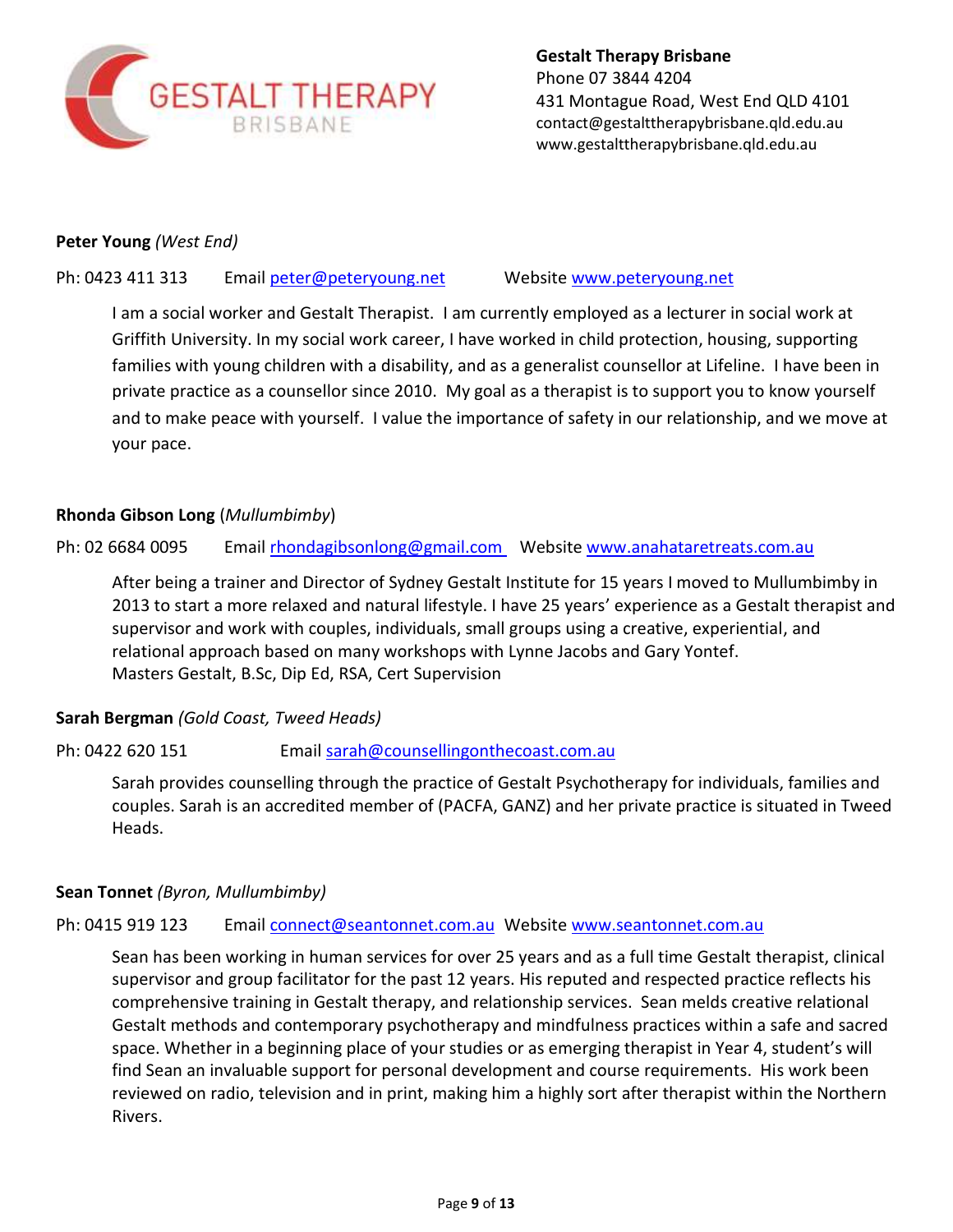

**Shuwana Shiraze** *(Melbourne, Online)*

Ph: 0402 126 711 Email: [contact@shuwana.com](mailto:contact@shuwana.com) Website: [https://shuwana.com](https://shuwana.com/)

Supporting adults & couples: inclusive of cultural diversity, POC, diverse gender identities, expressions, and sexual orientations.

I work collaboratively with you within a trauma sensitive, Relational Gestalt psychotherapy framework, drawing from a range of modalities (including Emotion Focused, somatic, Depth Enquiry-EMDR, nondual, art therapy, psychodynamic, transpersonal, solution focused), tailored to suit your specific situation and needs.

I provide a safe space that is gentle, affirming, experiential and experimental. I assist couples and individuals in discovering their unique strengths and in appreciating and respecting differences in their relationships. I support the development of skills to navigate interpersonal conflict, so that, with the appropriate support and challenge, your full potential in relationships can be realised. I consider whole systems of influence - and invite us both to listen sensitively to the whole field, pay attention to the intelligence of the body, and relate authentically to one another.

# **Steven Jarvis** *(Mapleton)*

# Ph: 0428 774 871 Email [stevenjarvis@iinet.net.au](mailto:stevenjarvis@iinet.net.au)

Practice located at Crescent Place Integrated Health Centre, 136 Nambour – Mapleton Rd, Nambour Heights. 4560.

I believe that knowledge of and connection with self is intrinsic to developing the capacity to connect with others. I am privileged to work as a psychotherapist and welcome the opportunity to engage with you as a gestalt student in your personal work. I have 15 years counselling experience working with individuals, couples, and family groups as well as in facilitating process orientated group work. I am a Clinical member of GANZ, an Accredited Supervisor with PACFA, and an Accredited Mental Health Social worker. The Medicare rebate is available if you are referred through your GP. My private practice is located in Nambour on the Sunshine Coast. My therapeutic posture is dialogical and experiential with a relational focus.

**Tondi Gilfillan (**Mullumbimby, Byron Shire) (Monday to Thursday) Ph: 0432 245 580 Email: [tondigilfillan@gmail.com](mailto:tondigilfillan@gmail.comW) Website: [https://www.tondigilfillan.com](https://www.tondigilfillan.com/)

With beginnings in East Africa, a background in Social Anthropology, years of travel and intensive meditation/mindfulness practice, and 9 years in the Disability Sector as a support worker, case worker and manager, I went on to complete a Masters in Gestalt Therapy in 2010.

From here, my passion and dedication to my work as a Gestalt Psychotherapist, Relationship Counsellor and Group Facilitator and Educator, spans more than 10 years, both in the community sector and in private practice. I am currently in full time private practice in Mullumbimby.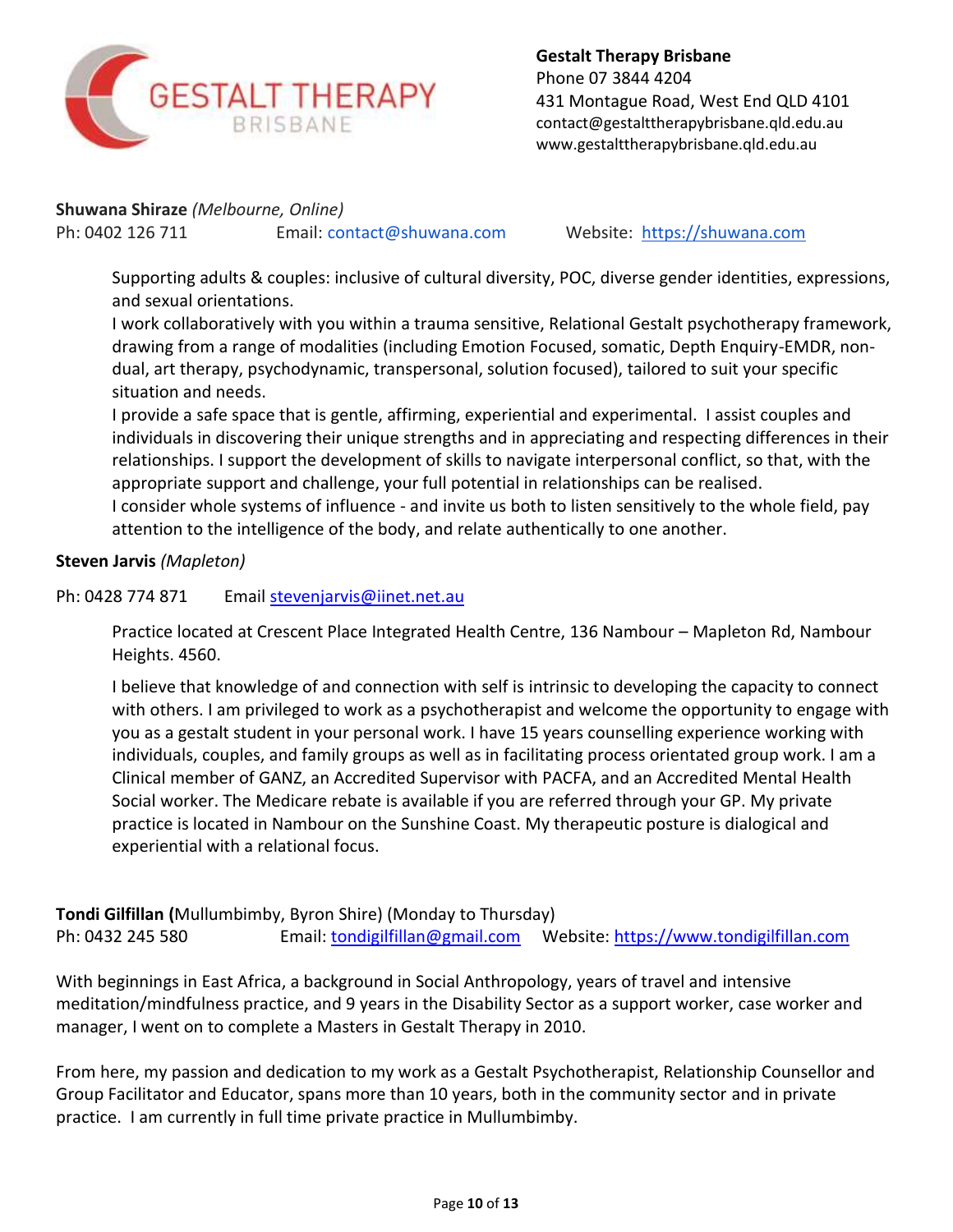

Gestalt is my foundation and back bone, and I also use a creative, trauma informed, integrated approach in my work, and combine relational psychotherapy techniques with research in neurobiology, attachment, and mindfulness.

Underpinning my approach to everyone I work with, is a deep reverence for each person's humanity, vulnerability and change potential. Socrates poignantly said that '*an unexamined life is not worth living*'. I am passionate about providing a safe, creative intelligent holding to begin your own self exploration.

As a Clinical Member of PACFA, GANZ member and over 6000 case hours, I bring a wealth of experience to my practice.

## **Trish Landsberger** *(Seventeen Mile Rocks)*

## Ph: 0439 949 700 Email [ollieandtrish@optusnet.com.au](mailto:ollieandtrish@optusnet.com.au)

I originally trained as an Infant Primary Teacher, with a speciality in Dance Drama and an interest in the creative arts. I have a Graduate Diploma in Experiential and Creative Arts Therapy and a Master of Gestalt Therapy, am a Certified Trainer in Circle of Security (attachment based parenting) and advanced Trainer in The Nurtured Heart Approach (a parenting approach created in particular for intense and challenging children). I work with Kyabra Community Association working alongside parents and their children. I have a particular interest in Children and Childhood, Childhood Trauma, Attachment, Parenting, Creative processes.

# **Urja Refalo** *(Coffs Harbour, Bundaberg)*

#### Ph: 0439 802 218 Email [urjarefalocounselling@gmail.com](mailto:urjarefalocounselling@gmail.com) Website [www.coffsharbourtherapy.com](http://www.coffsharbourtherapy.com/)

I am a counsellor and Gestalt psychotherapist seeing individuals and couples and a group facilitator. I work with those who want to know more about themselves and their relationships. I have a background in meditation and meditative therapies. I work dialogically, using experiments and creative media where appropriate, along with a 3 phase approach for those affected by trauma. I see the process as transformative as the capacity to make creative and fulfilling choices increases through understanding of self and awareness of one's own resources.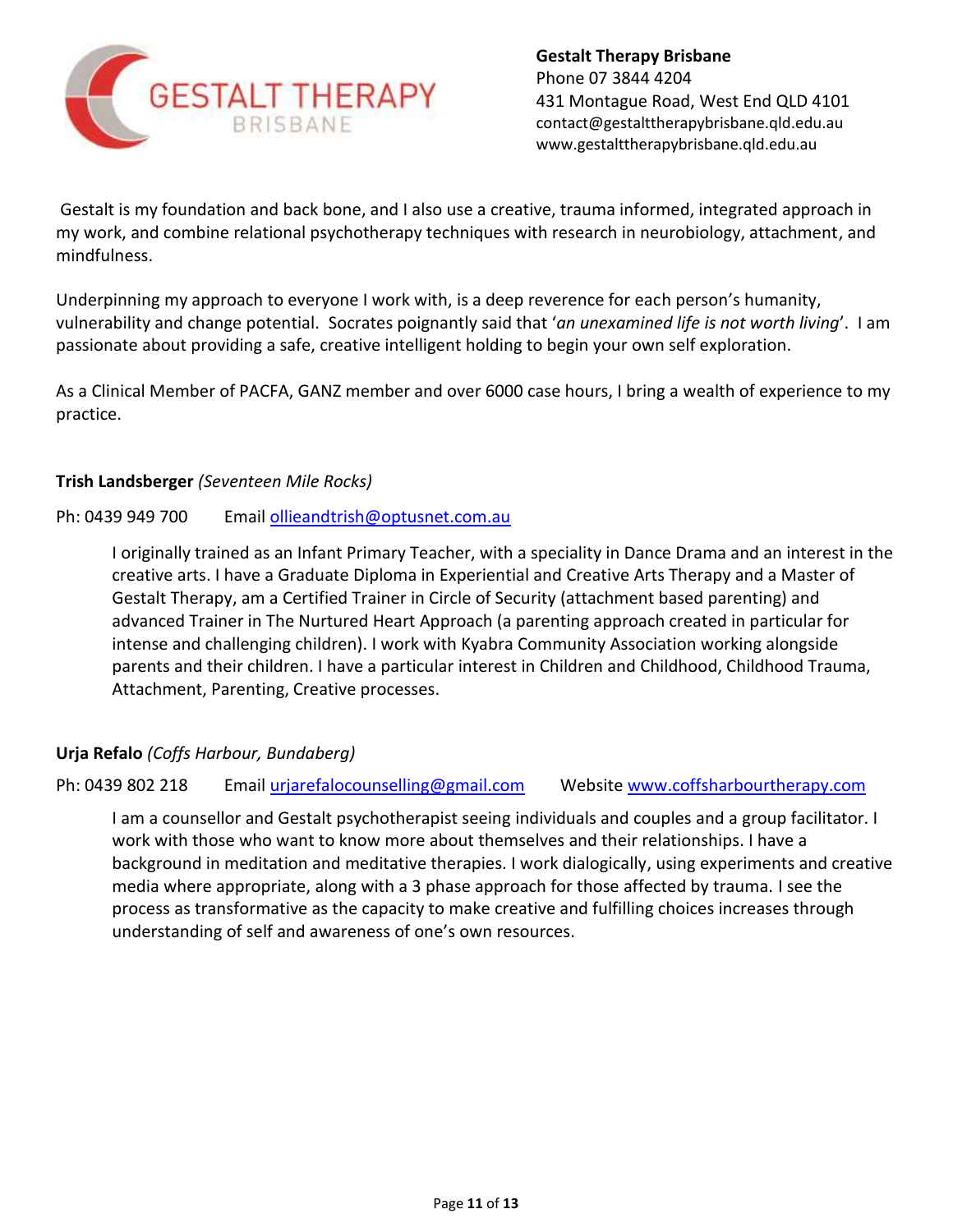

431 Montague Road, West End QLD 4101 [contact@gestalttherapybrisbane.qld.edu.au](mailto:contact@gestalttherapybrisbane.qld.edu.au) [www.gestalttherapybrisbane.qld.edu.au](http://www.gestalttherapybrisbane.qld.edu.au/)

| <b>DOCUMENT INFORMATION</b> |                               |                                           |
|-----------------------------|-------------------------------|-------------------------------------------|
| <b>Document Attributes</b>  | <b>Information Sheet</b>      |                                           |
| ID                          | GT1001                        |                                           |
| Owner                       | <b>Administration Manager</b> |                                           |
| Contributor                 | <b>Gestalt Therapists</b>     |                                           |
| <b>REVISION HISTORY</b>     |                               |                                           |
| <b>Version</b>              | <b>Issue Date</b>             | <b>Changes</b>                            |
| 0.1                         | <b>March 2016</b>             | Draft version                             |
| V1.0                        | 4 March 2016                  | Final version 2016                        |
| V2.0                        | 1 April 2016                  | Updated new therapist 2016                |
| V3.0                        | 19 July 2016                  | Updated new therapist 2016                |
| V4.0                        | 16 September 2016             | Updated new therapist 2016                |
| v1.0                        | 23 November 2016              | <b>Updated for 2017 2016</b>              |
| v2.0                        | 6 January 2017                | Updated new therapist 2017                |
| v3.0                        | 1 February 2017               | Updated new therapist 2017                |
| v4.0                        | 15 February 2017              | Updated new therapist 2017                |
| v5.0                        | 23 February 2017              | Updated new therapist 2017                |
| v6.0                        | 15 March 2017                 | Updated new therapist 2017                |
| v7.0                        | 12 April ; 2017               | Updated new therapist 2017                |
| v8.0                        | 30 May 2017                   | Updated new therapist 2017                |
| v9.0                        | 26 July 2017                  | Updated new therapist 2017                |
| v10.0                       | 8 September 2017              | Updated new therapist 2017                |
| v11.0                       | 19 September 2017             | Updated new therapist 2017                |
| V1.0                        | 14 February 2018              | Updated for 2018                          |
| V2.0                        | 16 February 2018              | Updated new therapist 2018                |
| V3.0                        | 28 February 2018              | Updated new therapist 2018                |
| V4.0                        | 21 March 2018                 | Updated new therapist 2018                |
| V5.1                        | 22 May 2019                   | Updated for 2019                          |
| V6.0                        | 4 October 2019                | Updated new therapist 2019                |
| V7.0                        | 7 February 2020               | Updated for 2020                          |
| V8.0                        | 23 March 2020                 | Updated new therapist                     |
| V8.1                        | 22 May 2020                   | Updated new therapist                     |
| V8.2                        | 5 June 2020                   | Updated new therapist                     |
| V8.3                        | 11 November 2021              | Updated 2021 new therapist                |
| V8.4                        | 31 January 2022               | Updated revised bibliography of therapist |
| V8.5                        | 25 February 2022              | Updated new therapist                     |
| V8.6                        | 2 March 2022                  | Updated new therapist                     |
| V8.7                        | 7 March 2022                  | Removed therapists                        |
| V8.8                        | 6 April 2022                  | Removed therapist                         |
| <b>DOCUMENT APPROVALS</b>   |                               |                                           |
| Role                        | <b>Name</b>                   | Date                                      |